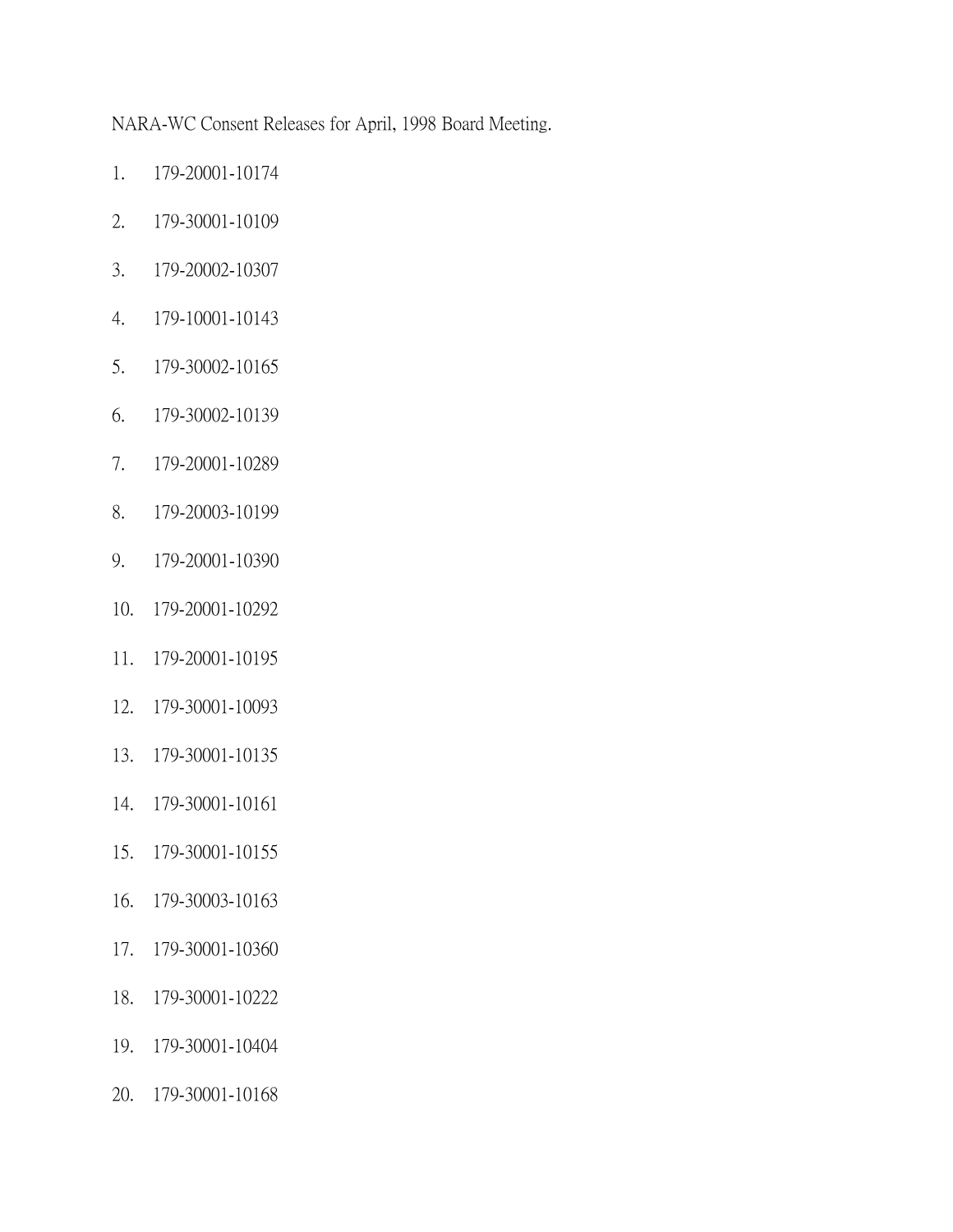- 21. 179-20003-10018
- 22. 179-40001-10133
- 23. 179-40001-10077
- 24. 179-20004-10208
- 25. 179-30001-10158
- 26. 179-30001-10162
- 27. 179-30001-10421
- 28. 179-20001-10123
- 29. 179-20001-10124
- 30. 179-20001-10125
- 31. 179-20001-10126
- 32. 179-20001-10132
- 33. 179-20001-10133
- 34. 179-20001-10136
- 35. 179-20001-10137
- 36. 179-30002-10067
- 37. 179-30002-10068
- 38. 179-30002-10069
- 39. 179-20002-10272
- 40. 179-20003-10058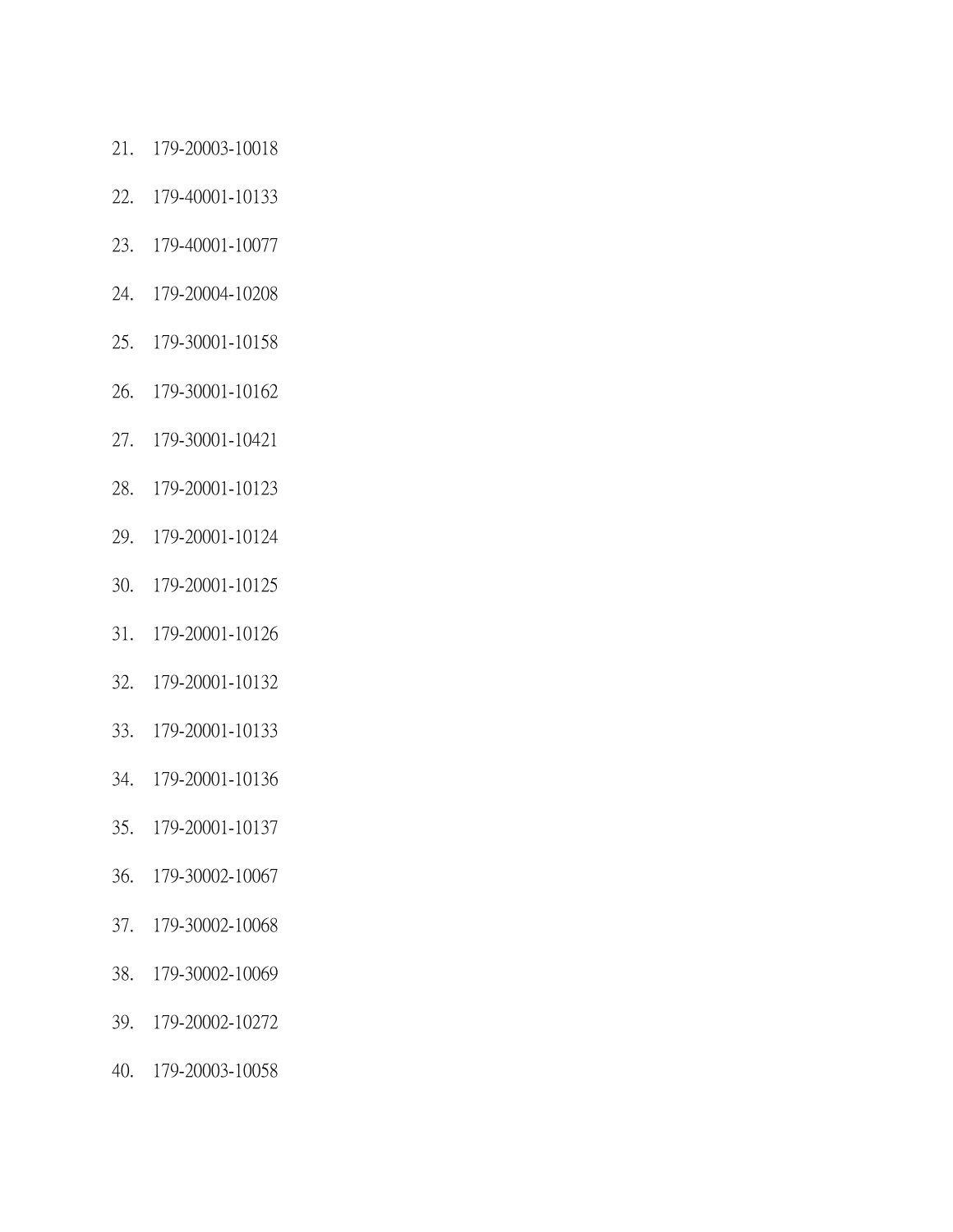- 41. 179-30001-10250
- 42. 179-30002-10017
- 43. 179-40002-10182
- 44. 179-40005-10083
- 45. 179-10002-10081
- 46. 179-30002-10030
- 47. 179-30001-10363
- 48. 179-40009-10015
- 49. 179-40007-10260
- 50. 179-10002-10055
- 51. 179-40009-10015
- 52. 179-30003-10239
- 53. 179-40002-10242
- 54. 179-30001-10350
- 55. 179-30001-10208
- 56. 179-30001-10368
- 57. 179-30001-10349
- 58. 179-30001-10058
- 59. 179-30001-10065
- 60. 179-30003-10281
- 61. 179-30003-10364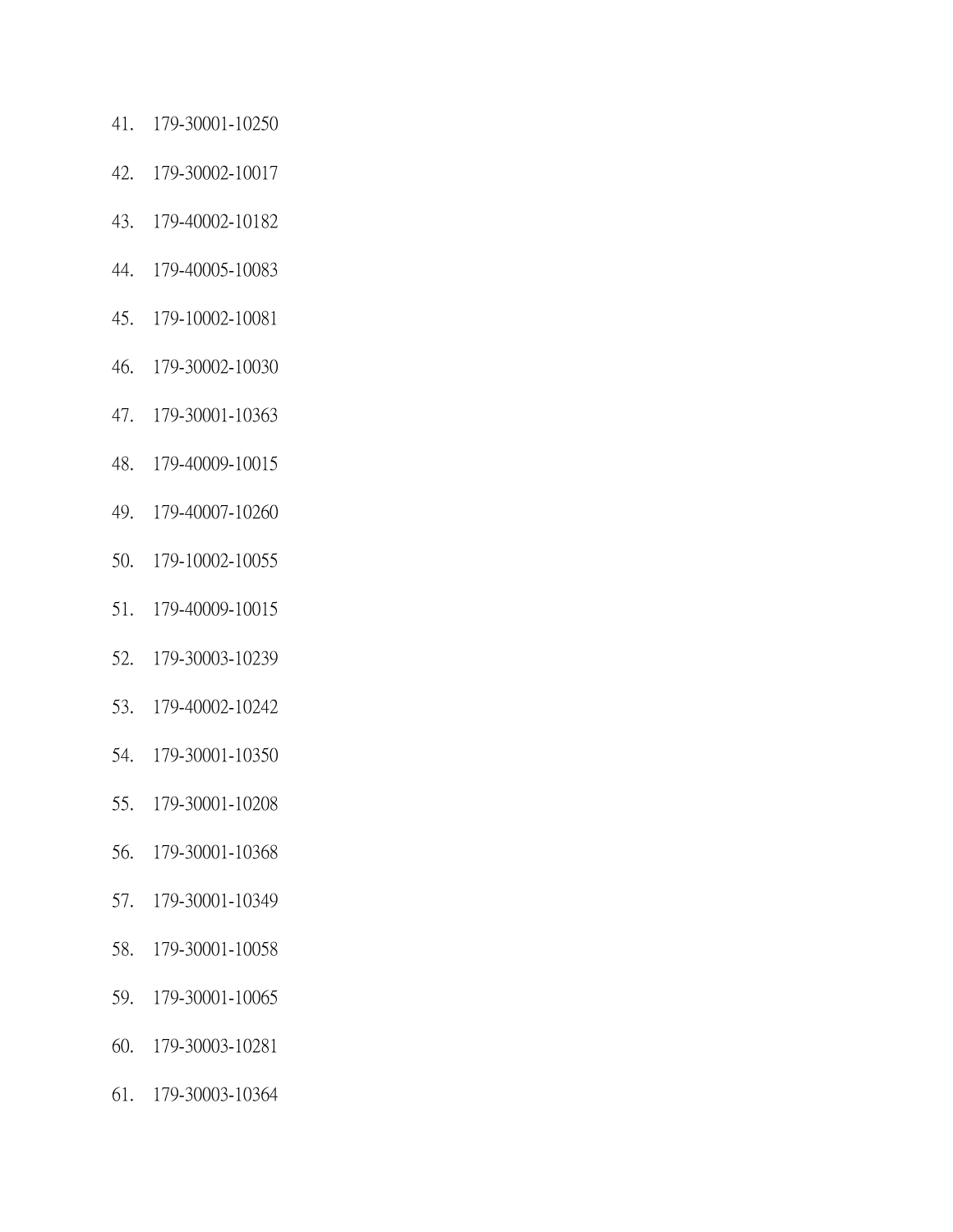- 62. 179-30001-10066
- 63. 179-30001-10282
- 64. 179-30002-10103
- 65. 179-30003-10104
- 66. 179-30001-10203
- 67. 179-30001-10434
- 68. 179-20001-10342
- 69. 179-30001-10070
- 70. 179-30001-10051
- 71. 179-20003-10138
- 72. 179-20002-10006
- 74. 179-20003-10190
- 75. 179-30003-10254
- 76. 179-30003-10253
- 77. 179-30003-10258
- 78. 179-30003-10257
- 79. 179-30003-10205
- 80. 179-30003-10256
- 81. 179-30003-10260
- 82. 179-30003-10259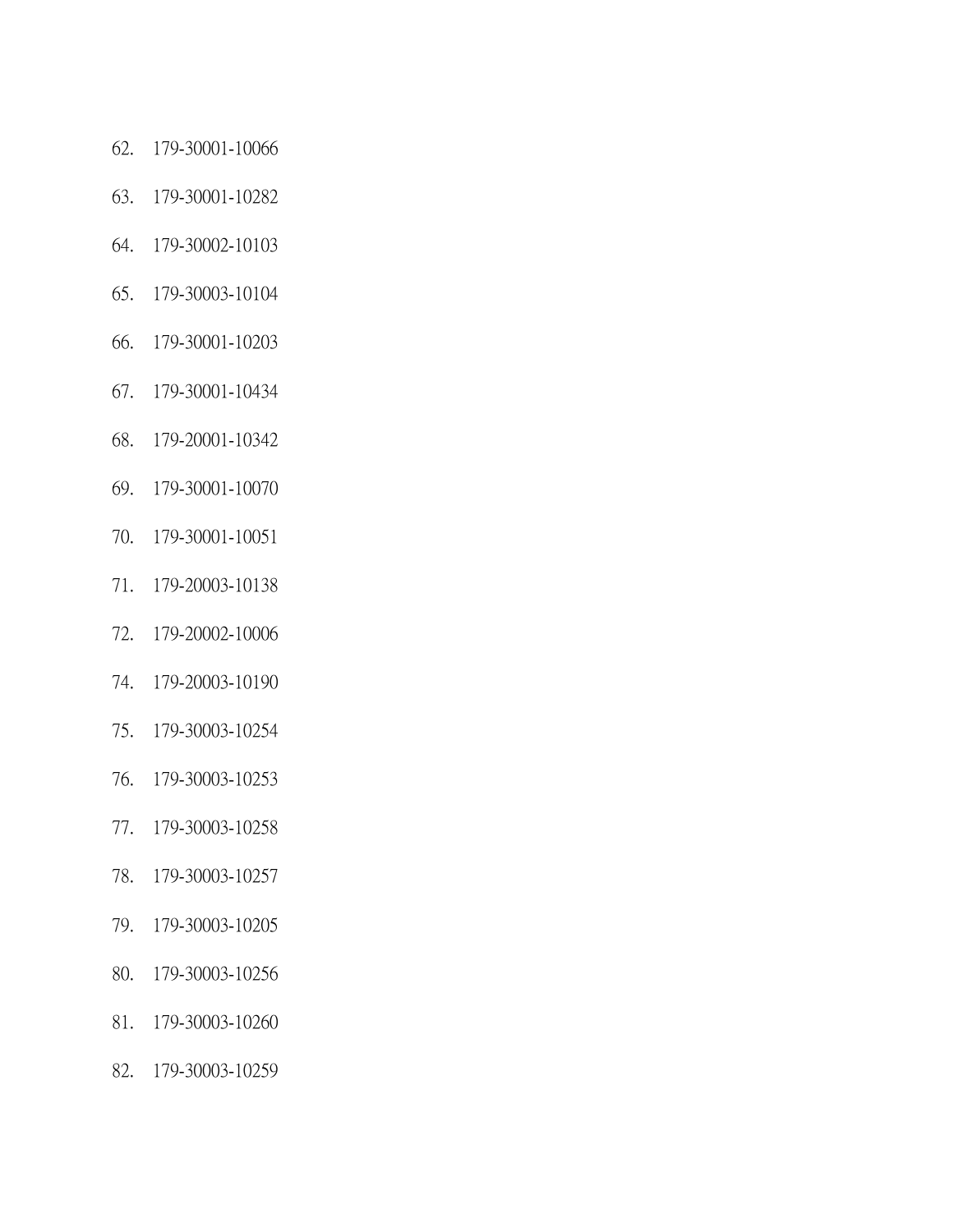- 83. 179-30003-10261
- 84. 179-30003-10255
- 85. 179-30003-10236
- 86. 179-30003-10221
- 87. 179-30003-10240
- 88. 179-30003-10220
- 89. 179-30003-10244
- 90. 179-30003-10242
- 91. 179-30003-10246
- 92. 179-30003-10219
- 93. 179-30003-10222
- 94. 179-30003-10218
- 95. 179-30003-10239
- 96. 179-30003-10239
- 97. 179-10001-10141
- 98. 179-10002-10041
- 99. 179-10002-10056
- 100. 179-10002-10059
- 101. 179-10002-10055
- 102. 179-10002-10045
- 103. 179-20003-10054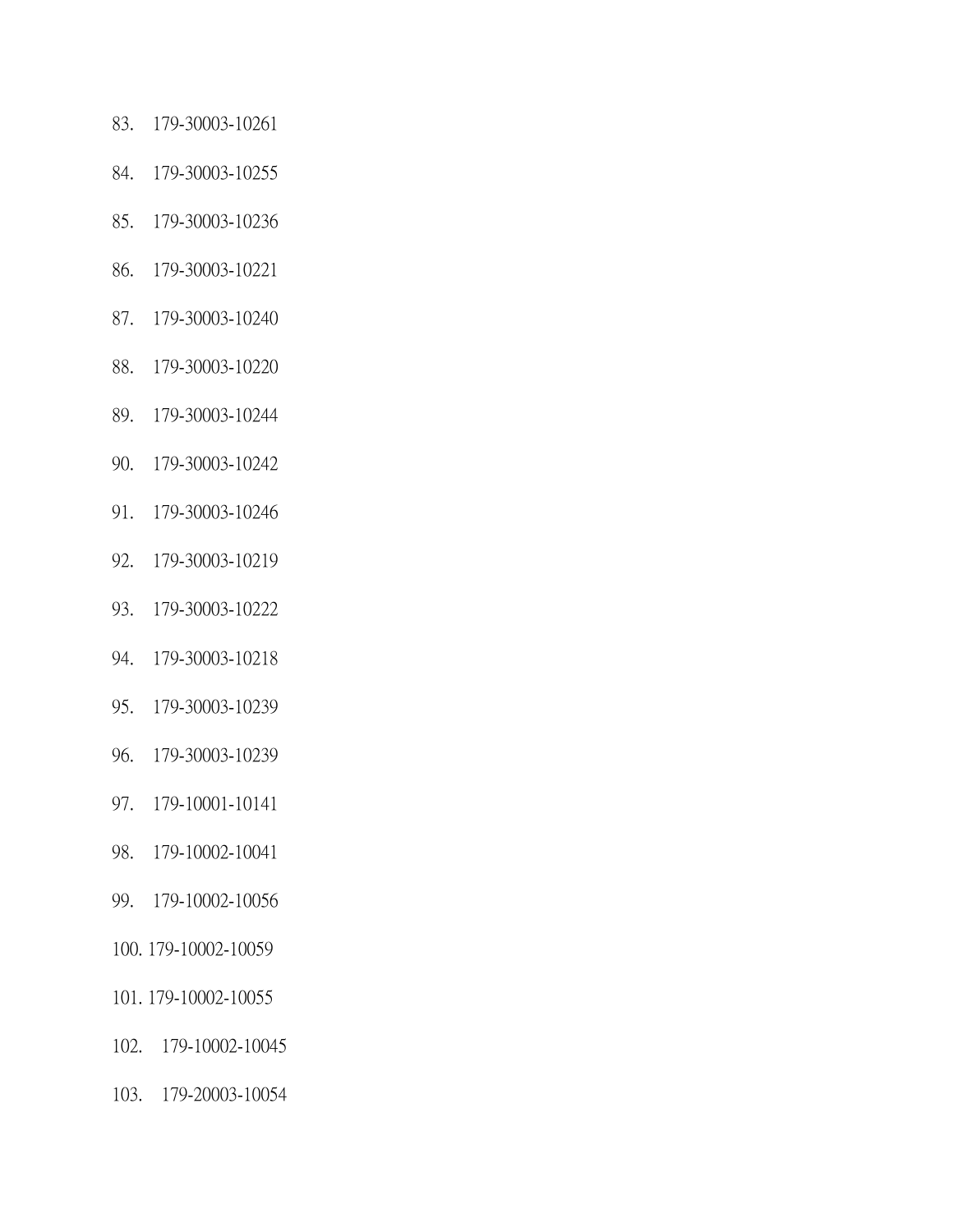- 104. 179-10002-10029
- 105. 179-10002-10057
- 106. 179-10002-10050
- 107. 179-10002-10063
- 108. 179-10002-10042
- 109. 179-10002-10040
- 110. 179-10002-10036
- 111. 179-10002-10022
- 112. 179-10002-10019
- 113. 179-10002-10004
- 114. 179-10002-10032
- 115. 179-10002-10009
- 116. 179-10002-10020
- 117. 179-10002-10021
- 118. 179-30001-10144
- 119. 179-10002-10046
- 120. 179-30002-10074
- 121. 179-10002-10058
- 122. 179-30001-10129
- 123. 179-30001-10123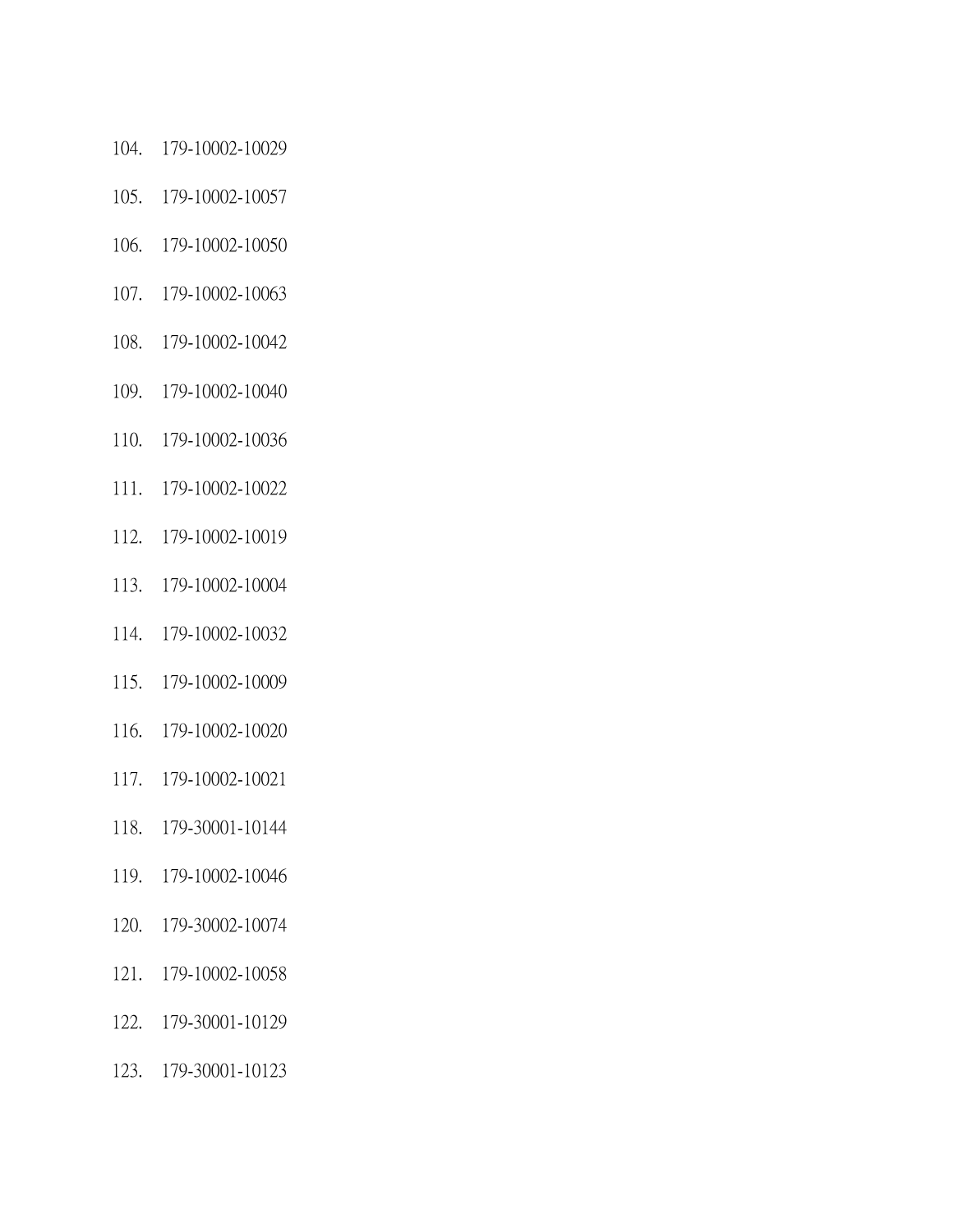- 124. 179-30001-10450
- 125. 179-30001-10322
- 126. 179-30001-10147
- 127. 179-30001-10388
- 128. 179-30001-10341
- 129. 179-30001-10389
- 130. 179-10002-10043
- 131. 179-10002-10047
- 132. 179-10002-10048
- 133. 179-10002-10049
- 134. 179-10002-10051
- 135. 179-10002-10065
- 136. 179-10001-10074
- 137. 179-10001-10023
- 138. 179-10002-10073
- 139. 179-10001-10073
- 140. 179-10002-10013
- 141. 179-10002-10008
- 142. 179-10002-10007
- 143. 179-10002-10027
- 144. 179-10002-10017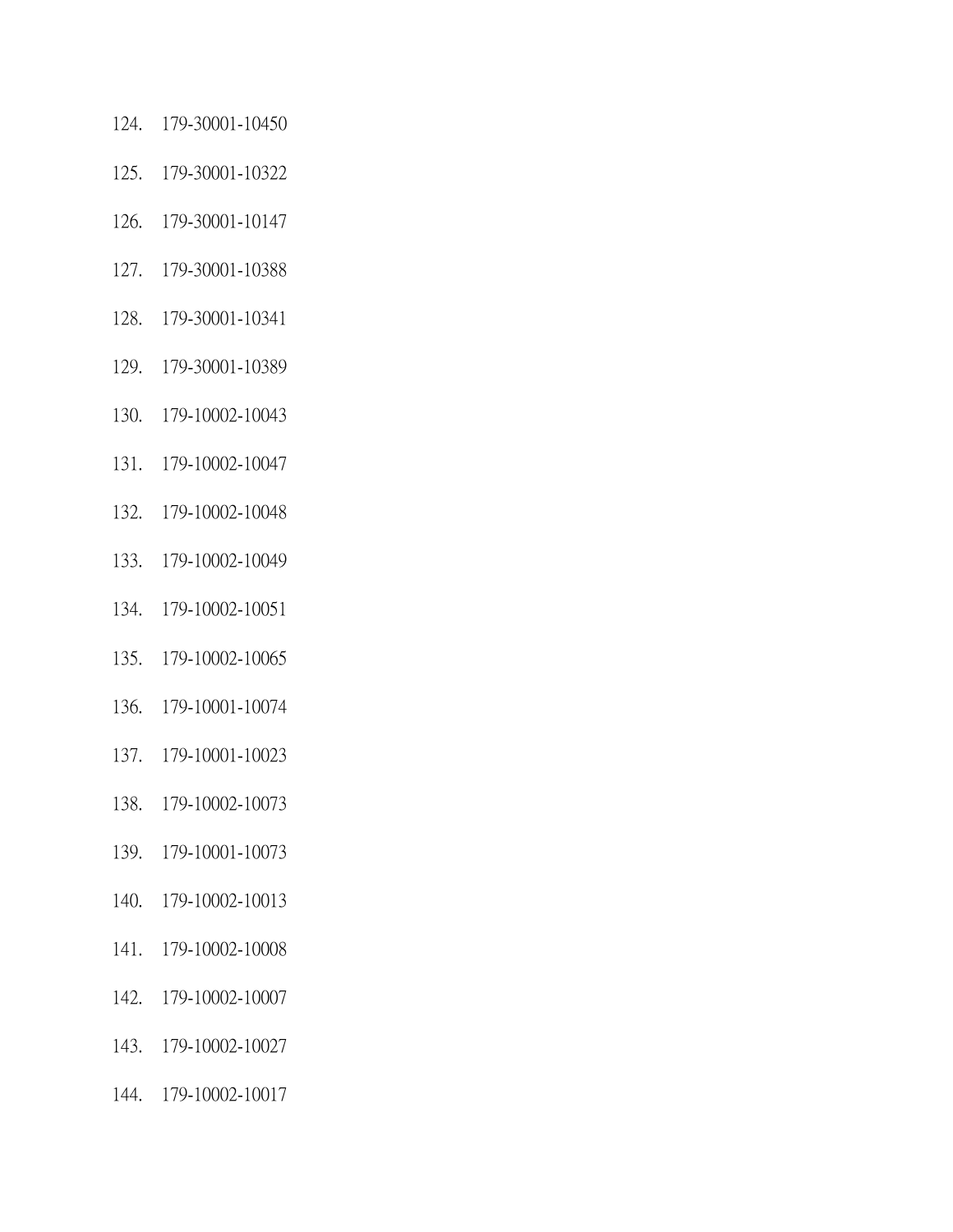- 145. 179-10002-10006
- 146. 179-10002-10011
- 147. 179-10002-10015
- 148. 179-10002-10016
- 149. 179-10002-10024
- 150. 179-10002-10028
- 151. 179-10002-10030
- 152. 179-10002-10012
- 153. 179-10002-10052
- 154. 179-10002-10053
- 155. 179-10002-10053
- 156. 179-10002-10054
- 157. 179-10002-10064
- 158. 179-10002-10066
- 159. 179-10002-10067
- 160. 179-10002-10076
- 161. 179-10002-10070
- 162. 179-10002-10071
- 163. 179-10002-10072
- 164. 179-10002-10075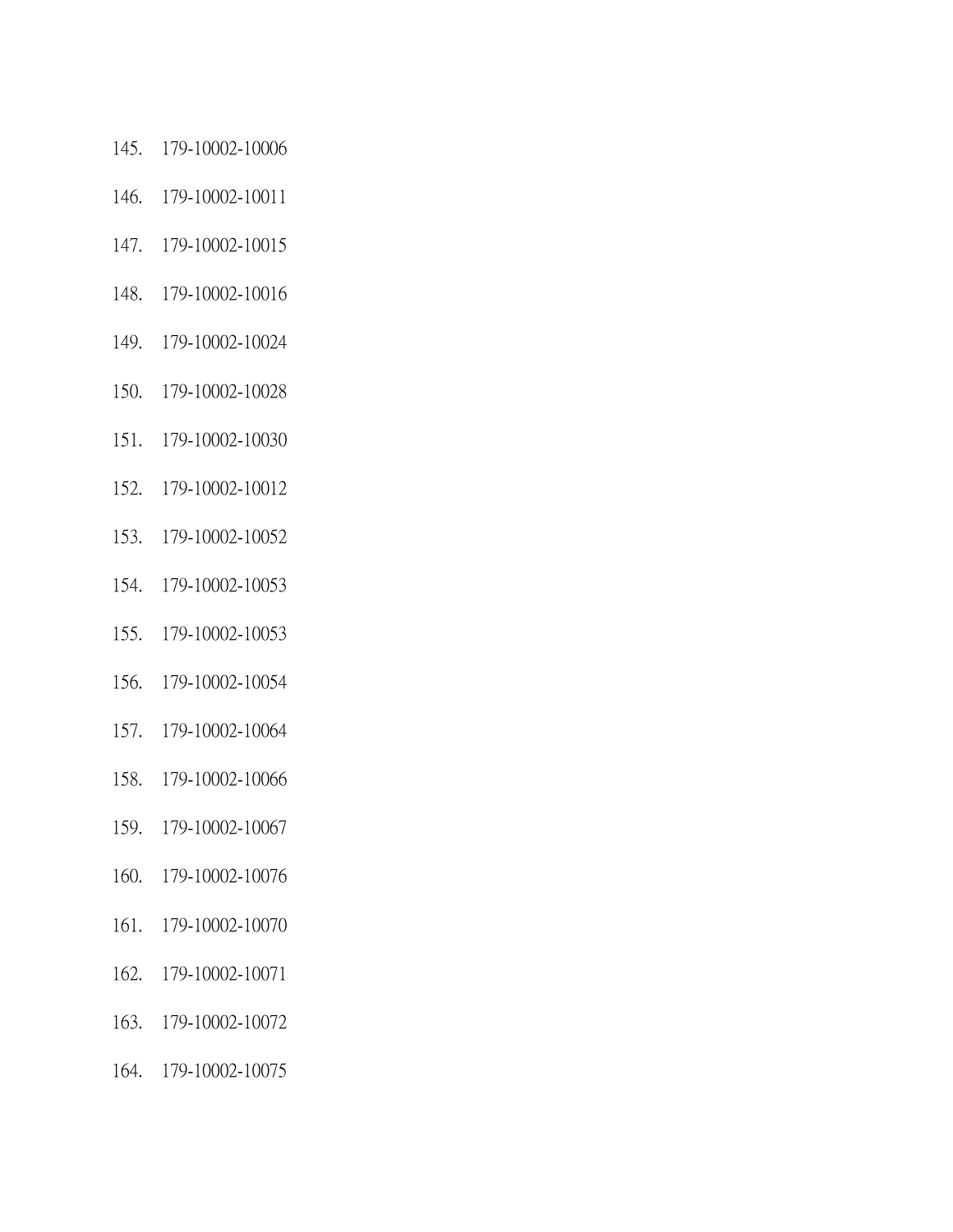- 165. 179-10002-10060
- 166. 179-10002-10061
- 167. 179-10002-10062
- 168. 179-10002-10068
- 169. 179-10002-10069
- 170. 179-10002-10072
- 171. 179-10002-10010
- 172. 179-10002-10023
- 173. 179-10002-10025
- 174. 179-10002-10026
- 175. 179-10002-10005
- 176. 179-10002-10018
- 177. 179-10002-10037
- 178. 179-10002-10038
- 179. 179-10002-10033
- 180. 179-10002-10034
- 181. 179-10002-10074
- 182. 179-10002-10144
- 183. 179-10002-10145
- 184. 179-10001-10143
- 185. 179-10001-10075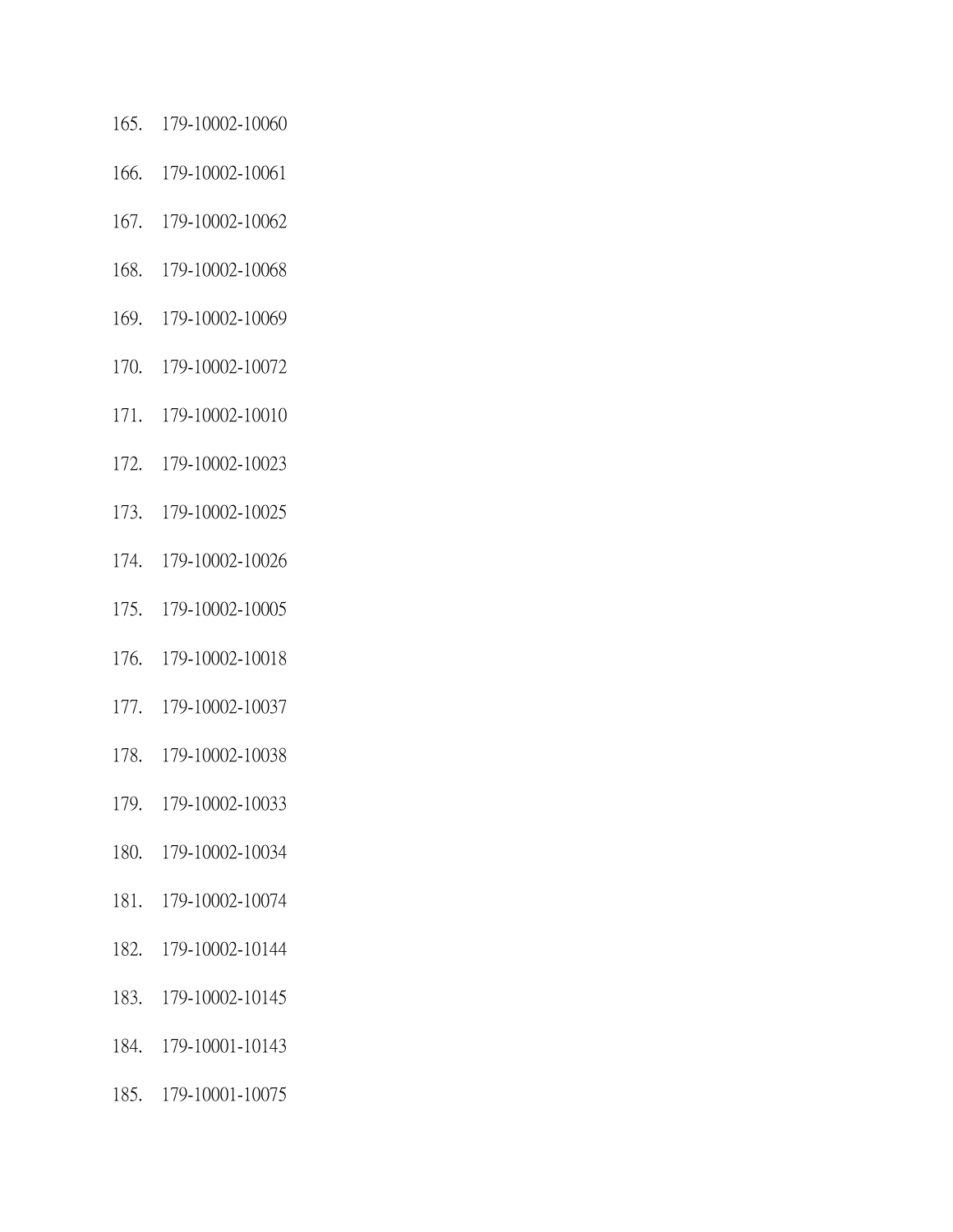- 186. 179-10002-10039
- 187. 179-10002-10035
- 188. 179-10002-10014
- 189. 179-10002-10073
- 190. 179-10002-10077

--------------------------------------------------------------------------------------------------------

- 191. 179-30003-10255
- 192. 179-30003-10237
- 193. 179-30003-10262
- 194. 179-30003-10241
- 195. 179-30003-10243
- 196. 179-30003-10247
- 197. 179-30003-10245
- 198. 179-30003-10280
- 199. 179-30003-10251
- 200. 179-30003-10252
- 201. 179-30003-10249
- 202. 179-40003-10148
- 203. 179-40004-10098
- 204. 179-40001-10068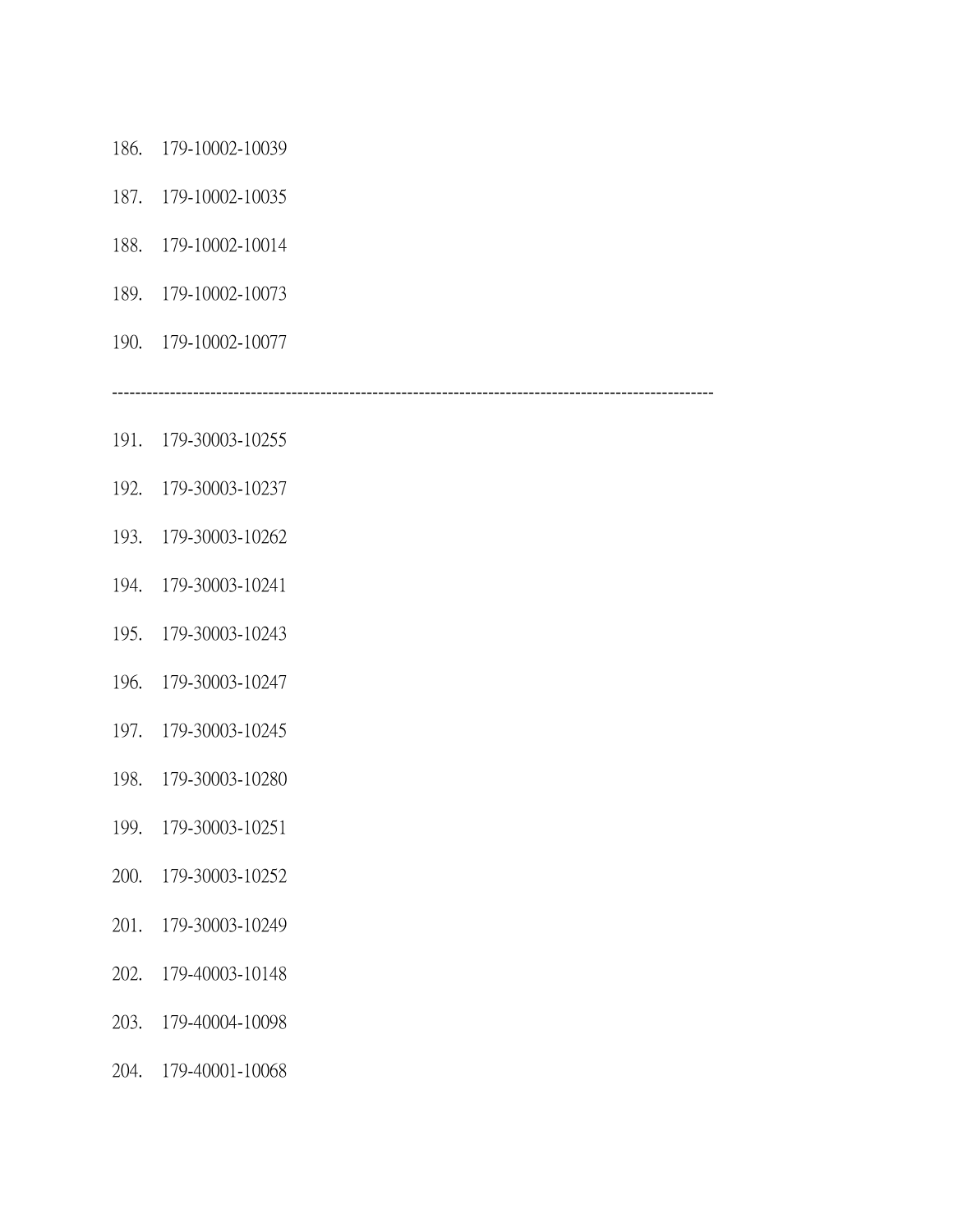- 205. 179-40005-10381
- 206. 179-40005-10000
- 207. 179-40006-10045
- 208. 179-40006-10115
- 209. 179-40005-10042
- 210. 179-40003-10008
- 211. 179-30003-10214
- 212. 179-30003-10215
- 213. 179-30003-10216
- 214. 179-30003-10213

------------------------------------------------------------------------------------------------------------

- 215. 179-40007-10260
- 216. 179-20003-10450
- 217. 179-30001-10113
- 218. 179-30001-10249
- 219. 179-30001-10373
- 220. 179-30001-10374
- 221. 179-30001-10391
- 222. 179-30001-10399
- 223. 179-30002-10000
- 224. 179-30002-10002